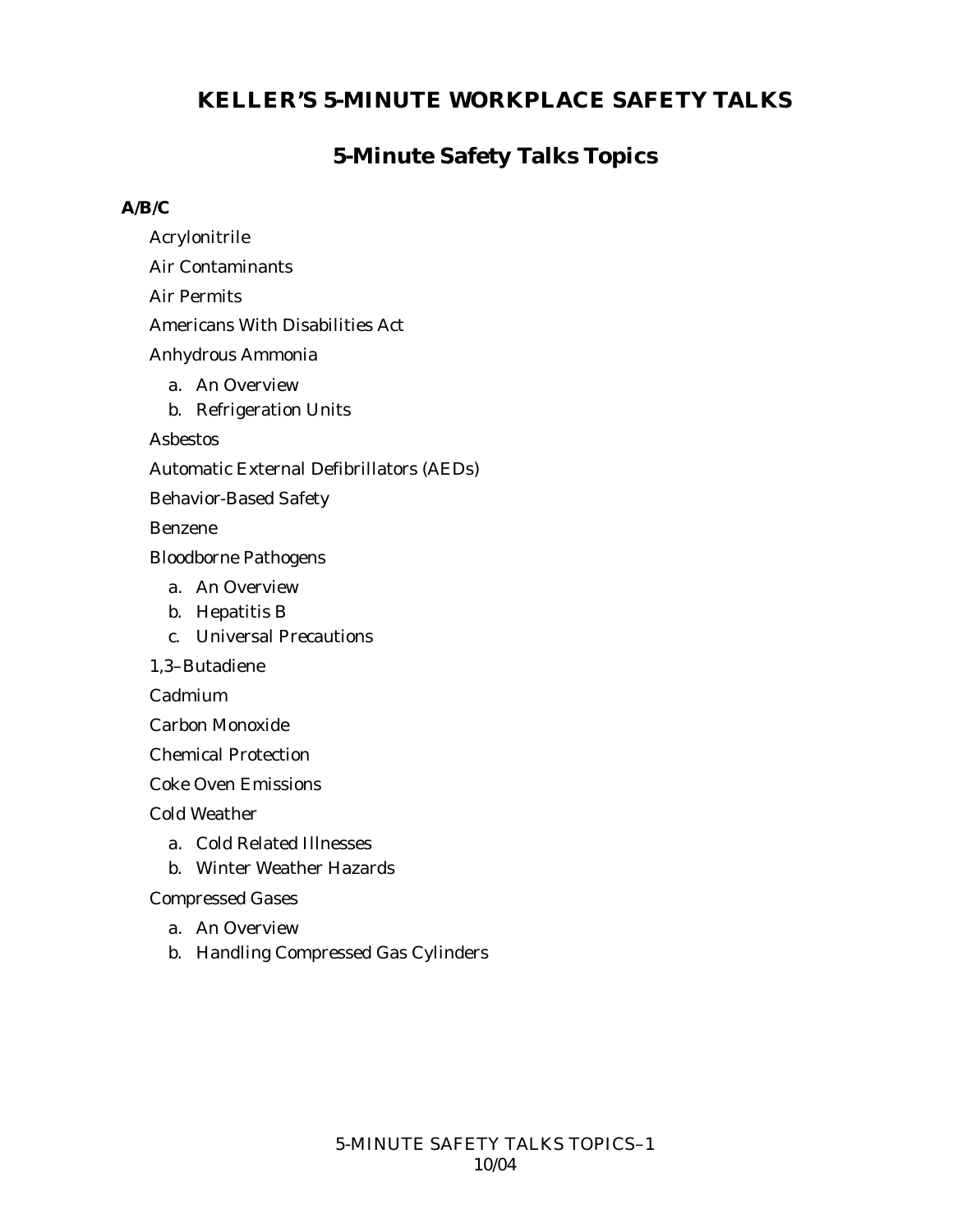Confined Space, Permit-required

- a. Air Monitoring
- b. An Overview
- c. Entry/Exit Preparations
- d. Rescue

**Corrosives** 

Cotton Dust

Cranes

- a. An Overview
- b. Crawler Locomotive & Truck
- c. Daily Inspection
- d. Overhead and Gantry

### **D/E/F**

Diesel Exhaust

Dipping and Coating Operations

Disaster Recovery

Electrical Safety

- a. An Overview
- b. Accident Prevention
- c. Arc Flash & Blast
- d. Introduction to Electricity

Emergency Response Action Plan

- a. An Overview
- b. Severe Weather

Employee Access to Medical Records

Environmental Issues

- a. Hazardous Waste
- b. Used Oil

### Ergonomics

- a. An Overview
- b. Office Ergonomics
- c. Reducing Hazards
- d. Repetitive Motion

Ethylene Oxide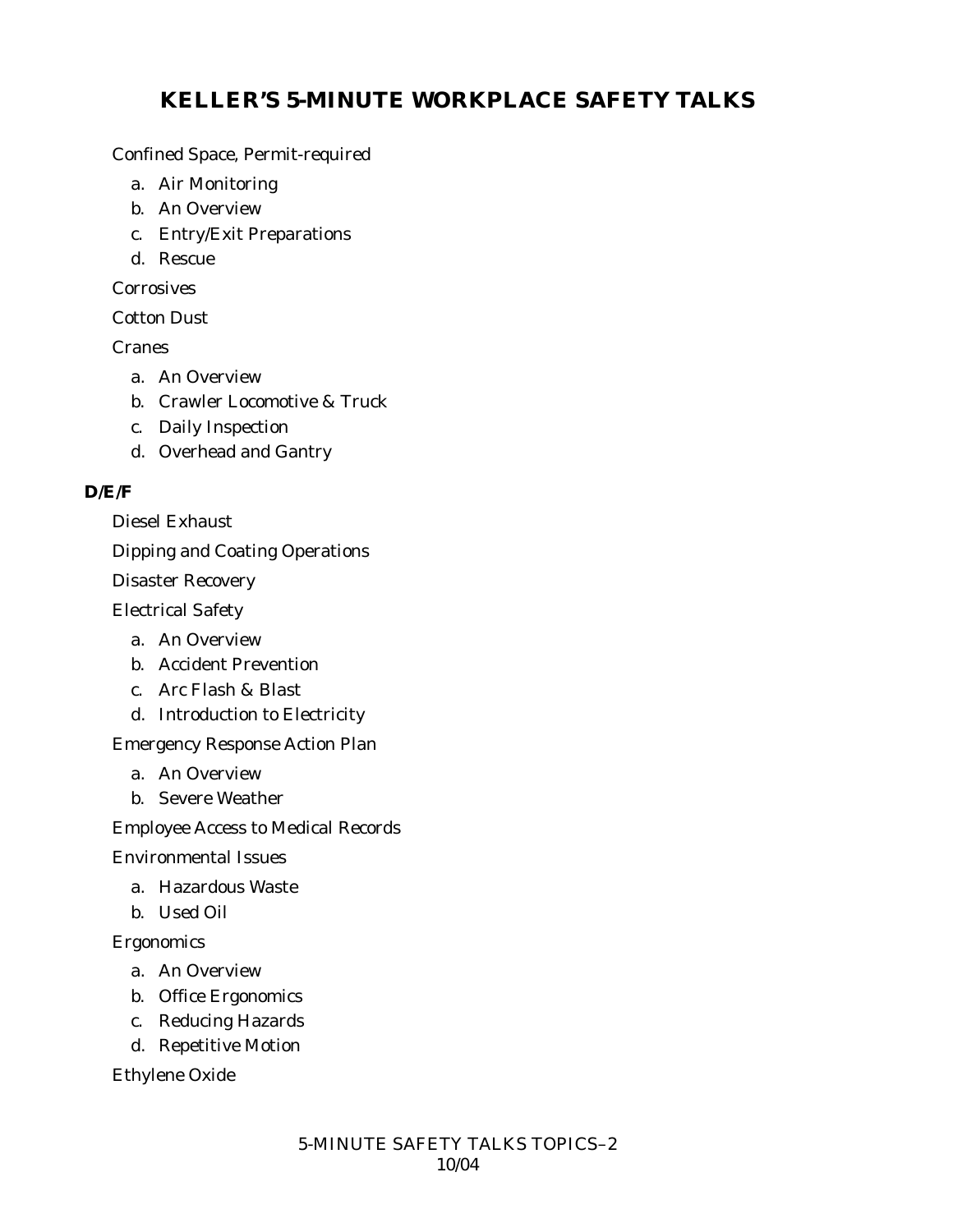Exits (egress)

- a. Designated Path
- b. Maintaining a Safe Exit
- c. Required Signage

Eyestrain and Computer Vision Syndrome

Fall Protection

- a. An Overview
- b. Inspecting Harnesses/Lanyards

Family And Medical Leave Act

Fire Protection

- a. Fire Extinguishers
- b. Fire Prevention Plans

Flammables and Combustible Liquids

- a. An Overview
- b. Storage

Floor and wall openings

Formaldehyde

### **G/H/I**

Hand and Portable Powered Tools

- a. Abrasive Wheels
- b. Hand Tools
- c. Powered Tools

Hand Washing

Hazard Communication

- a. Labels and Labeling
- b. MSDS (Material Safety Data Sheets)
- c. Physical & Health Hazards
- d. Written Program

Hazardous Waste Operations and Emergency Response (HAZWOPER)

- a. An Overview
- b. Emergency Response Plan
- c. Spill Cleanup

Hearing protection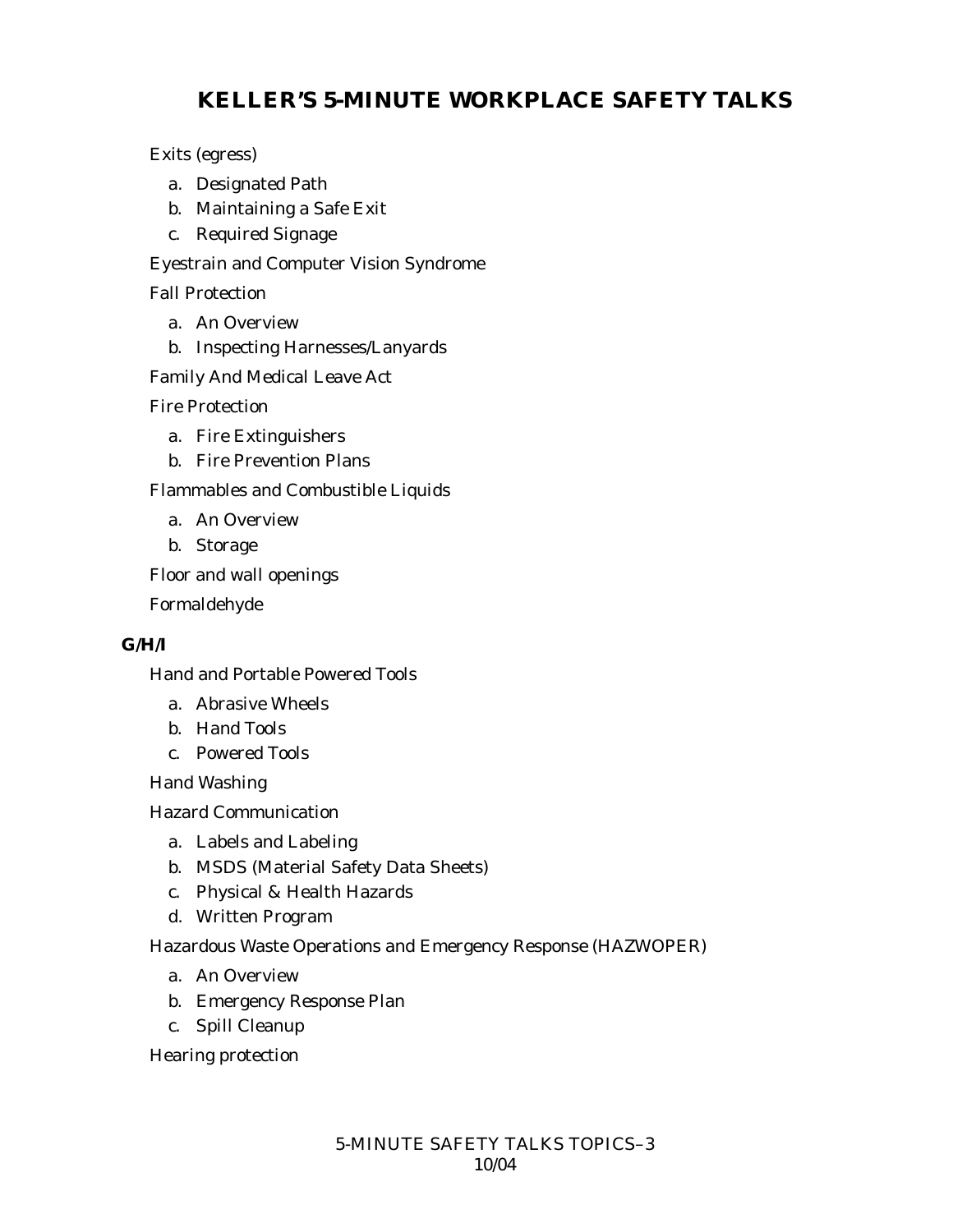#### Hot Weather

- a. Heat-Related Illnesses
- b. Sun Protection

Housekeeping

Inorganic Arsenic

Introduction to OSHA—Inspection Priorities

ISO 14000

#### **J/K/L**

Laboratories, Hazardous Chemicals

Ladders & Stairways

Latex Allergy

Lead

Lifting Techniques

Lightning Safety

Liquefied Petroleum Gases

Lockout/Tagout

- a. An Overview
- b. Deenergizing Equipment
- c. Reenergizing Equipment

Lyme Disease

#### **M/N/O**

Machine Guarding

- a. An Overview
- b. Mechanical Hazards
- c. Preventing Amputations

Medical Services and First Aid

- a. Eye Wash and Safety Shower
- b. First Aid
- c. Be Prepared—Know First Aid

Metalworking Fluids

- 4,4'–Methylenedianiline
- Methylene Chloride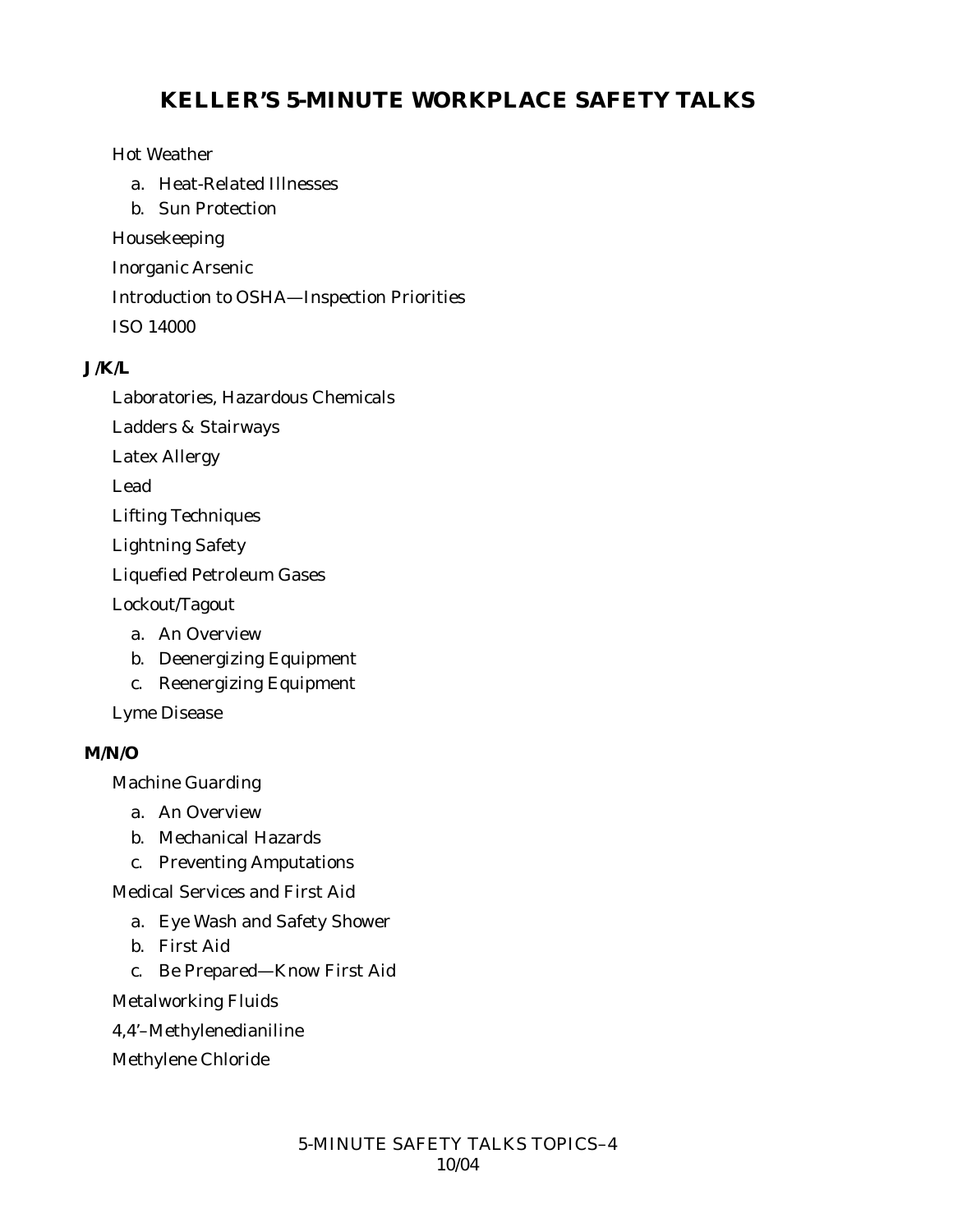### **P/Q/R**

Personal Protective Equipment

- a. Eye Protection
- b. Face Protection
- c. Foot Protection
- d. Hand Protection
- e. Head Protection

Pesticides

Powered Industrial Trucks

- a. An Overview
- b. Battery Charging
- c. Handling Loads
- d. Performing An Inspection
- e. Truck Operations

Powered Platforms

Preventing Mold Growth

Process Safety Management of Highly Hazardous Chemicals

Recordkeeping—Injuries and Illnesses

Respiratory Protection

#### **S/T/U/V**

Sexual Harassment

Signs and Tags

Site Security

- a. Employee and visitor identification
- b. Entering the building
- c. Explosive theft
- d. Suspicious mail or packages

Sling Safety

Slips, Trips, And Falls

**Solvents** 

Spray Booths

Stress Management

### 5-MINUTE SAFETY TALKS TOPICS–5 10/04